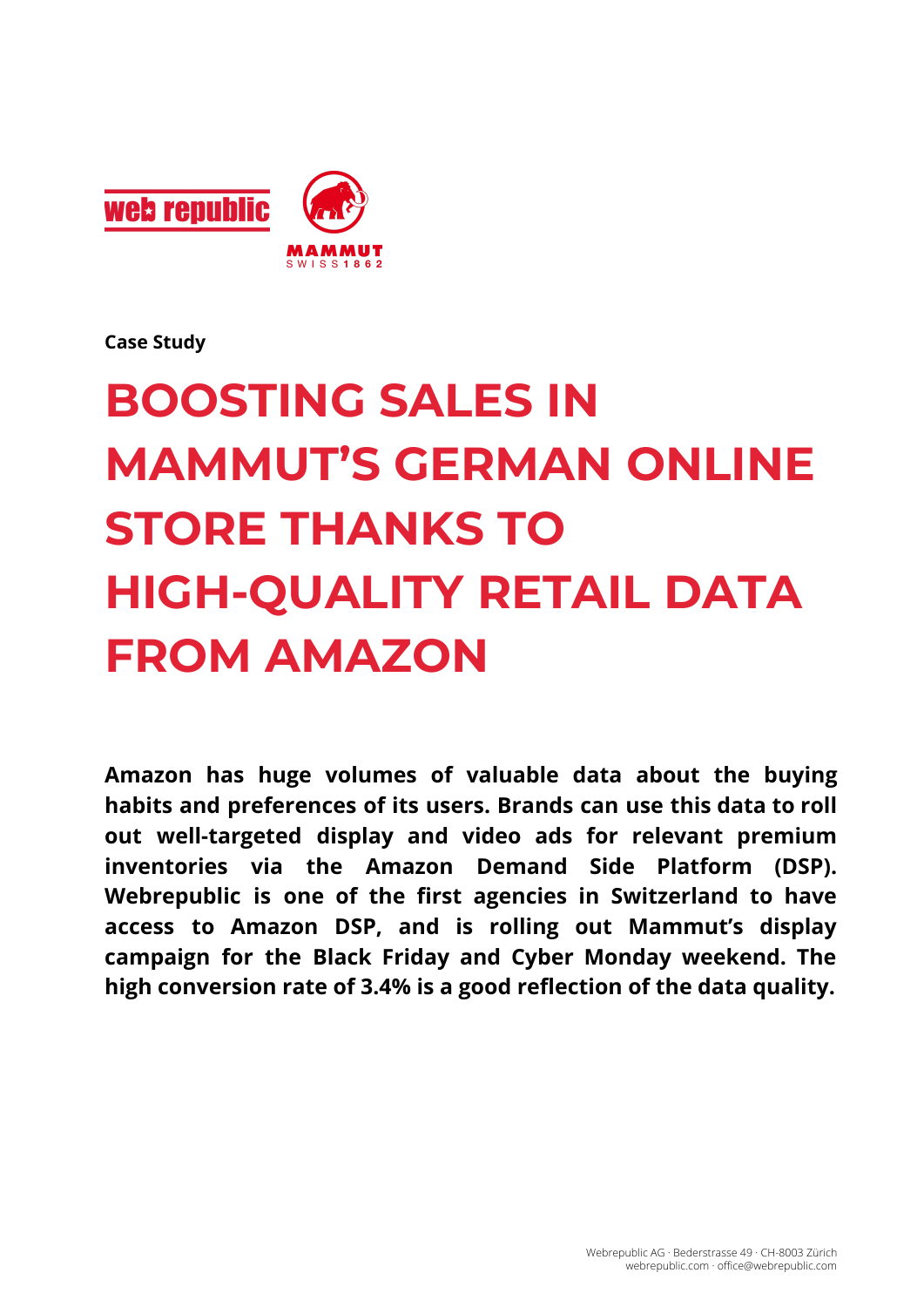# **INITIAL POSITION.**

The Black Friday and Cyber Monday weekend is one of the most important events of the year for retailers. The competition is fierce, with every retailer vying to get the best ad placement. As everything happens so quickly, there is little time to analyze insights and optimize campaigns, making the quality of the underlying data even more important. It is a huge challenge to reach users via push channels like display, video or native advertising just before they are about to make a purchase.

# **GOALS.**

- ★ Increasing sales in Mammut's German online store during the Black Friday and Cyber Monday weekend
- ★ Testing the effectiveness of campaigns via Amazon DSP compared to other DSPs

## **MEASURES.**

More and more users are going straight to Amazon to search for products – without looking anywhere else. This is why the online behemoth has such incredibly detailed first-party data on the buying habits and preferences of its users. This data is especially suited to helping meet sales targets for shopping events like Black Friday. Webrepublic was one of the first agencies in Switzerland to gain access to the Amazon DSP, and can now use its valuable data to help its clients turn a profit.

Webrepublic is working with Mammut to roll out its first Amazon DSP-based display campaign. Webrepublic is in charge of planning, implementation and analytics during the campaign. To help boost sales in Mammut's online shop, the Programmatic team launched what is known as an endemic link-out campaign. The campaign uses Amazon DSP, but advertises exclusively outside of the Amazon platform and redirects users to Mammut's own online shop instead of Amazon.

#### **A campaign targeted at two consumer segments:**

- ★ In-market segment: people who were recently searching for a specific product or product category, such as Camping or Outdoor Recreation, or who have bought a specific product in one of these categories.
- ★ Lifestyle segment: focus on the stage at which the user is in their life.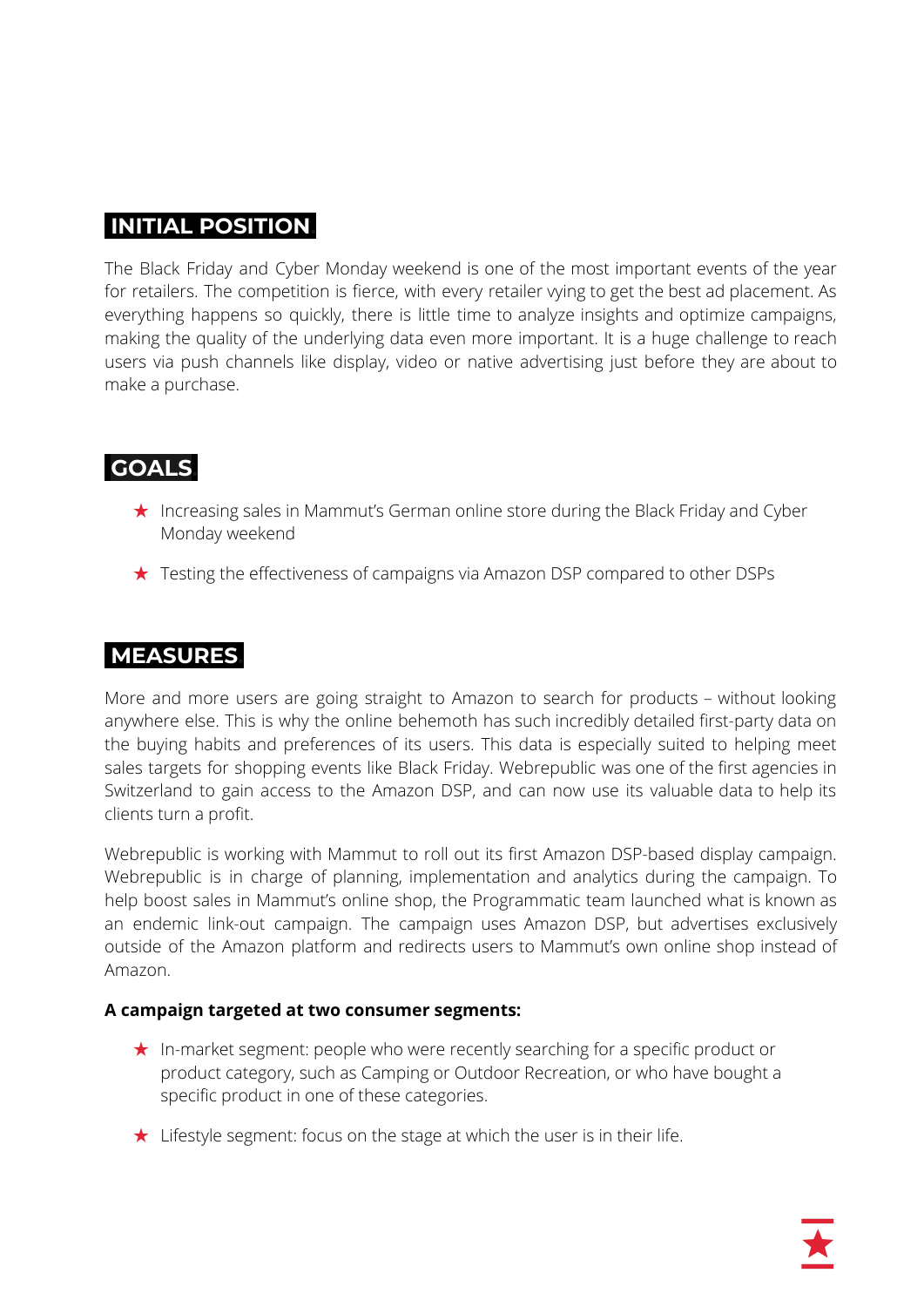Based on their past habits, users can be categorized and analyzed in terms of relevance for a certain campaign to enable more precise targeting.

#### **A two-phase campaign:**

During the teaser phase, products are advertised with the "Black Weekend" call-to-action. Users are then redirected to Mammut's Black Friday microsite, which displays a countdown.



During the actual sales phase, the "Don't miss out" call-to-action gives users a chance to purchase discounted products on the microsite.



# **RESULTS.**

- ★ The high CTR of 0.41% shows that the relevant group was targeted successfully. (According to Amazon, the benchmark is between 0.08 and 0.15%; according to adbadger, it is 0.36%.)
- ★ Conversion rate of 3.4%, higher than the average [e-commerce](https://www.adbadger.com/blog/amazon-advertising-stats/#CTR) conversion rate of 1.33%

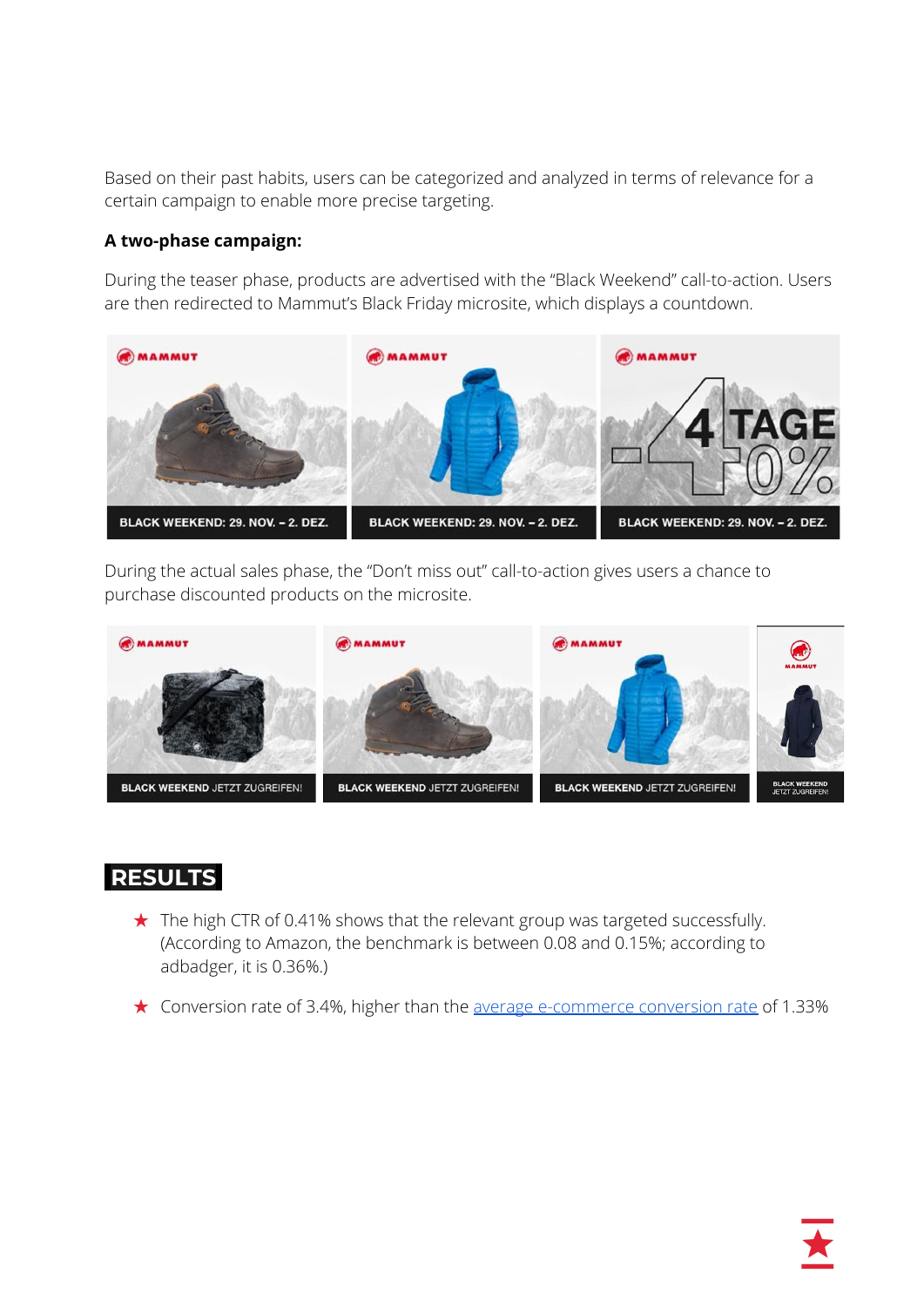**«Amazon DSP allowed us to leverage its first-party data on browsing and shopping behavior to reach our target audience. Not only were we able to target customers with a high likelihood of conversion, but we expanded the reach outside our standard marketing platforms. The performance was quickly reflected in the numbers, with our campaign outperforming the display CTR and e-commerce conversion rate benchmarks.»**

**KAROLINA KOSELA, Online Marketing Manager, Mammut**

**«The quantity and quality of Amazon's retail data are unmatched and enabled us to target the most relevant users with Mammut's Black Friday campaign during a brief span of time.**

**What is interesting here is that the high-quality data can also be used to help meet awareness targets or increase profit for clients without a specific e-commerce focus, since it makes it possible to draw conclusions about users' lifestyles and general preferences, which then crystallize into the relevant segments for awareness and image campaigns. As an agency with access to Amazon DSP, we can offer our customers these options.»**

**DAMIAN CHANDLER, Head of Programmatic Advertising, Webrepublic**